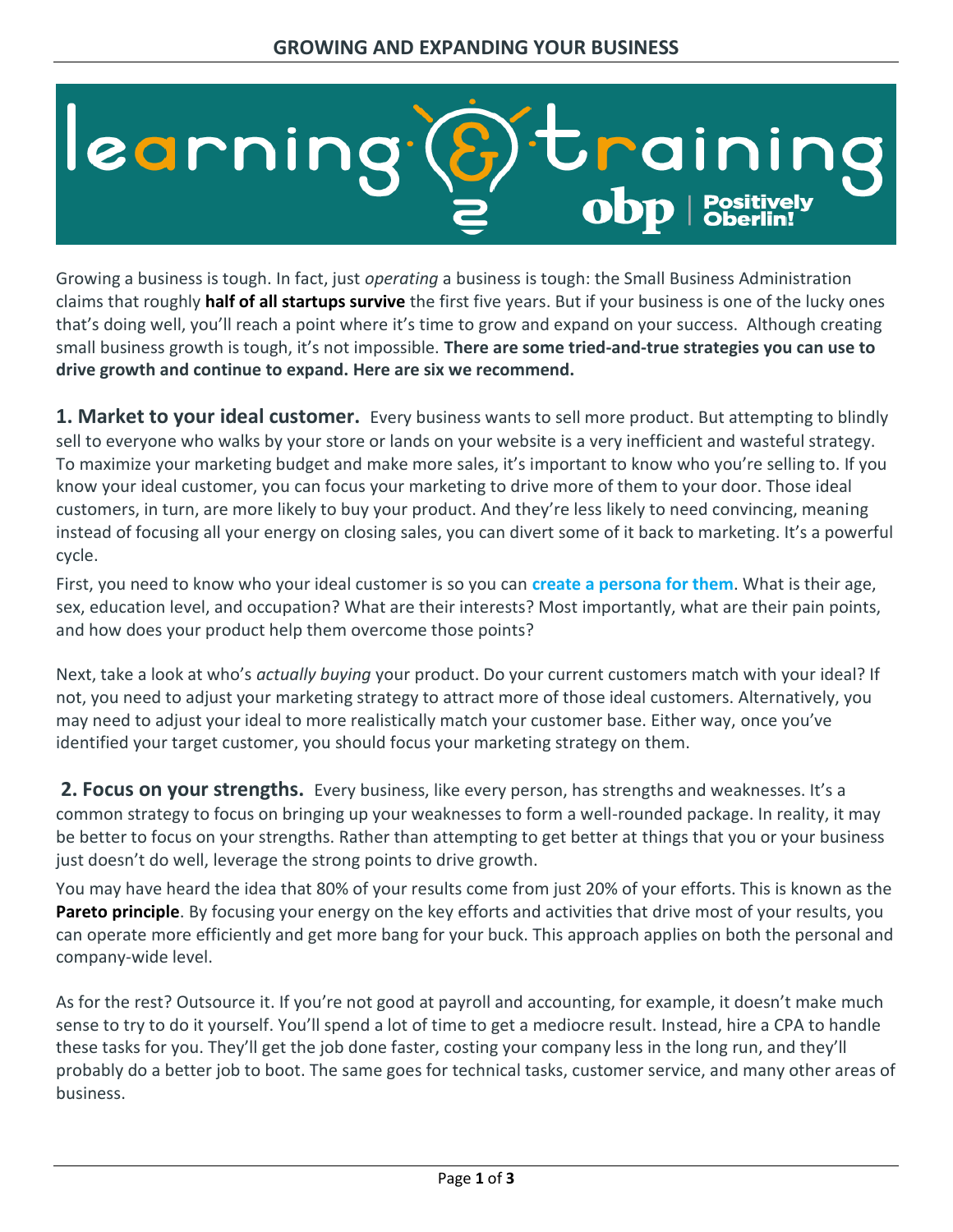**3. Invest in your employees.** This one *should* go without saying, but unfortunately, many companies fail to properly invest in their employees. Not investing in your workforce could lower potential productivity and hinder your company's growth.

Investing in your employees can mean a variety of things: paying a better salary, creating incentive programs, offering additional non-salary compensation, or simply communicating better. These investments can all improve morale and engagement, and engaged employees have been shown to be **[considerably more](https://www.gallup.com/workplace/236927/employee-engagement-drives-growth.aspx)  [productive](https://www.gallup.com/workplace/236927/employee-engagement-drives-growth.aspx)** than nonengaged employees.

On the flip side, failing to invest in employee satisfaction can lead to reduced productivity, poorer performance, and higher turnover rates, all of which could cost your business big time. Replacing employees still costs your business money, so it could be more cost-effective to take care of the ones you have, even if it means investing a little more in them financially.

**4. Tweak your inventory management.** Inventory control is a crucial part of keeping the right items in stock at the right times, and it also helps you avoid a lot of waste and items slipping through the cracks. Getting your inventory under control allows you to serve more customers while saving money.

You have a number of ways to streamline your [inventory management](https://www.business.org/finance/cost-management/best-inventory-management-software/#FAQs). If you're not using inventory management software, that's a good place to start. It can make the whole process more efficient and save a ton of time. But if you're already using a software management system and still having trouble, consider switching. There are a lot of options out there, and not every solution will work for every business.

**5. Keep an eye on your competitors.** Chances are good that you're not the only business doing what you're doing—every company has competition. Chances are also good that they're doing some things right. What are those things? How much do you know about your competitors?

Your competition can inform your growth strategy in a number of ways:

If they're not doing well, it's a good idea to find out why so you know what to avoid in your own business. If they aren't reaching a certain demographic, think about what's missing in their product or services, and figure out how yours can be a solution for that audience. If customers don't love their price, keep that in mind as you offer deals or pricing for your own merchandise.

· If they *are* doing well, there's even more you can learn. If they have a certain market segment locked down, it might be a good idea to let them have it and focus on other customers. Or if they excel at customer service and your business is struggling in that area, you can learn a lot about how to improve by watching how they interact with customers. For example, mystery shoppers can be a great way to get an inside look at the customer experience at a competing retail outlet.

**6. Spice up your customer loyalty programs.** Customer retention is one of the most powerful ways to solidify and grow a business. Building a loyal customer base helps ensure future sales and allows you to focus on selling to your current clientele, which is often much easier than selling to cold customers. Ask yourself this question: When someone buys from your business, what are you doing to entice them to come back?

One great way to generate repeat customers is a loyalty program. This program can be as simple as a punch card that gives the customer a discount after so many purchases or as complex as targeted coupons printed for each customer based on past shopping habits.